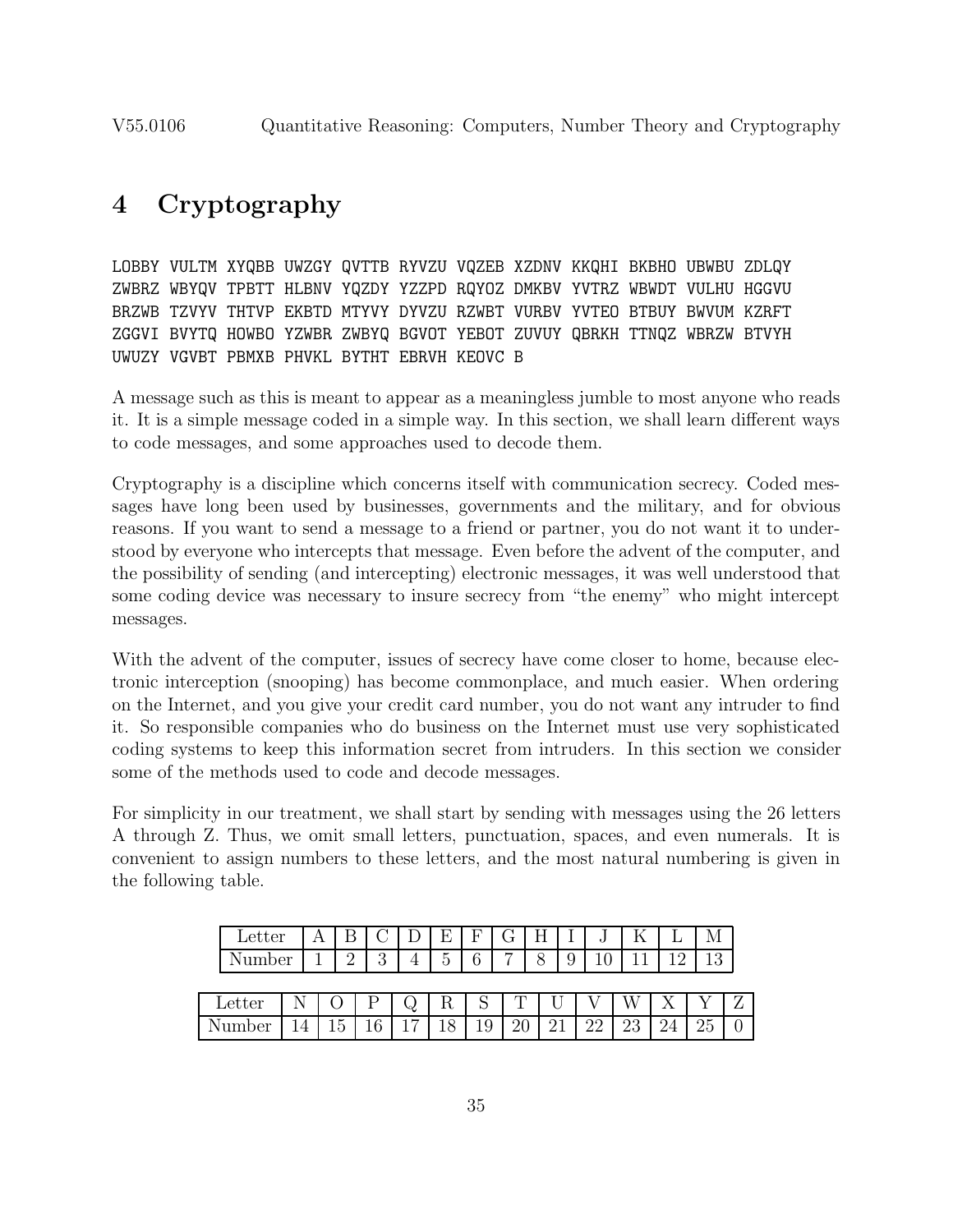Note that we have assigned Z the number 0, rather than 26. This is because we shall work modulo 26–with remainders when we divide by 26–so it is most convenient to use the numbers from 0 through 25. (Computer scientists usually start labeling A as 0, etc. but we have avoided this, since most of us have learned that A is the first letter, B the second, etc.) It will be useful to learn this table. I find the simplest way is to know that the numbers 5, 10, 15, 20, and 25 correspond to E, J, O, T, and Y. If you know your alphabet, the rest is easy.

**Shift Substitutions.** A very simple coding device is to replace every letter by the letter two positions after it. Thus, A is replaced by C, B by D, and so on. When we come to Y, we replace it by A (going around the circle). Similarly, replace Z by B. Thus, the message

# STAY RIGHT THERE FOR NOW

will be coded as

# UVCA TKIJV VJGTG HQT PQY

or

# UVCAT KIJVV JGTGH QTPQY

since it is customary in coding to give the message in groups of 5 letters. (The spaces between words may give clues as the possible meanings.) Such a code was used by Julius Caesar, and so it has a long history.

The person who receives the message UVCAT KIJVV JGTGH QTPQY and who knows the coding device will replace each letter by the letter two before it. The result is of course:

#### STAYR IGHTT HEREF ORNOW

The words can now easily be separated and the message is decoded.

The original message is called the *plaintext*; the coded version is called the *ciphertext*. The process of changing plaintext into ciphertext is called coding or encryption. The process of changing ciphertext back into plaintext is called decoding or decryption. Encryption and decryption can be done if you are privy to the method used. If you have intercepted a message in ciphertext, and you want to find its plaintext meaning, but you don't know the decryption method, you must use the art of *cryptanalysis* to find the plaintext. This will be considered in what follows.

The encryption above can be given by a simple mathematical formula. Coding A as C, B as D, etc. is described numerically as coding 1 as 3, 2 as 4, 3 as 5, etc. Just add 2. If the plaintext number is  $p$  and the corresponding ciphertext number is  $c$ , then this code is simply  $c = p + 2$ . However, this formula falls apart for X (24), Y (25) since  $24 + 2 = 26$ , and  $25 + 2 = 27$ . But the formulas will be valid if we work with the remainders when divided by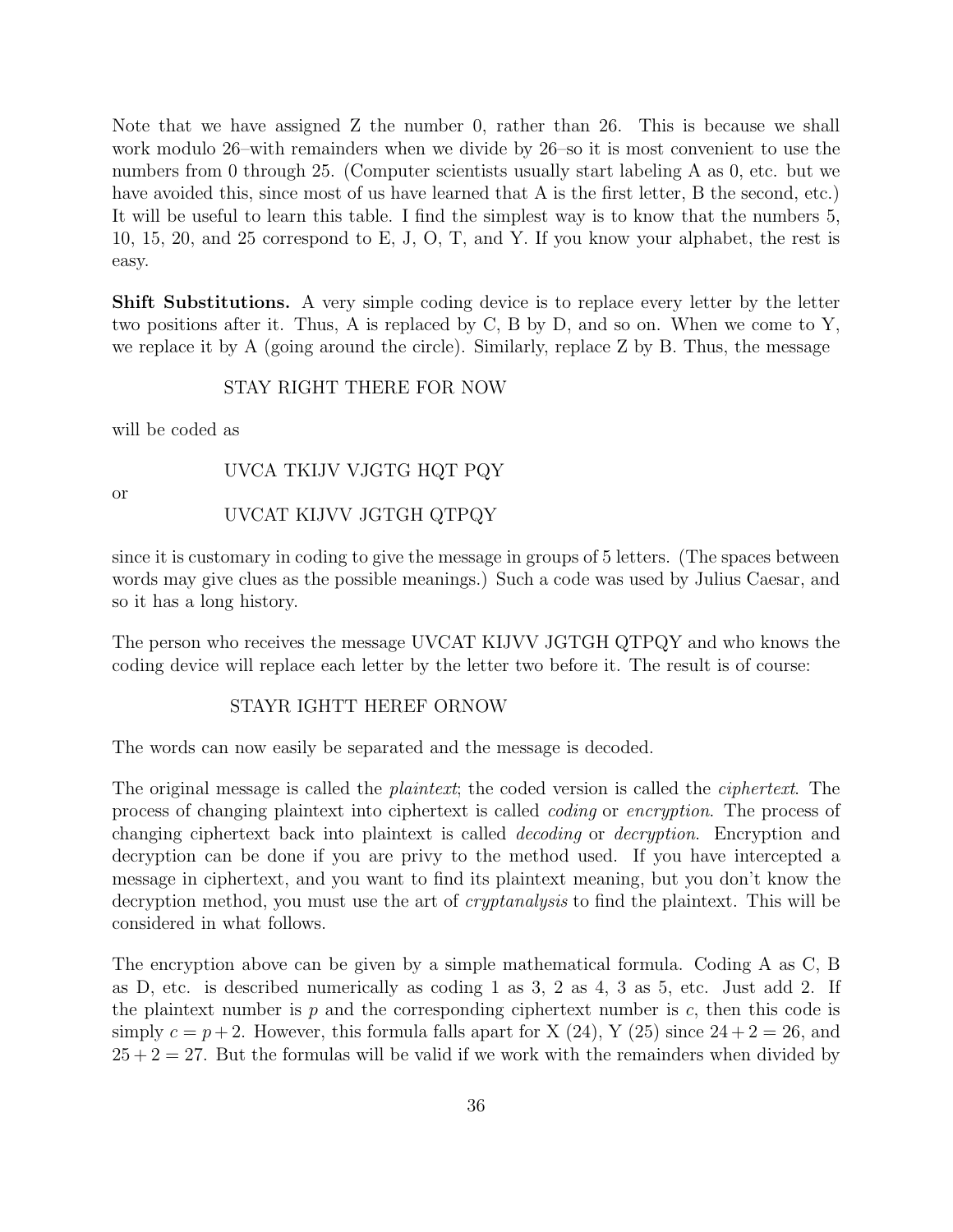26–that is, congruence mod 26. Thus the correct encryption formula is

$$
c \equiv p + 2 \mod 26 \tag{3}
$$

The congruence  $(3)$  can be solved for p.

$$
p \equiv c - 2 \mod 26 \tag{4}
$$

One of the necessary components of an encryption method is that a ciphertext should be easily coded and decoded by anyone who knows the method, and very difficult by someone doesn't. Formulas (3) and (4) are simple schemes from this point of view. From our point of view, equation (4) is the decryption equation, since it converts ciphertext into plaintext, while equation (3) is the encryption equation. The conditions  $0 \le p \le 25$  and  $0 \le c \le 25$ are needed in order that  $p$  and  $c$  can be assigned a letter of the alphabet.

We can illustrate these equations as follows: If the ciphertext letter is F, then we have  $c = 6$ , since F is the 6th letter of the alphabet. Using equation (4), we find  $p \equiv c - 2 \mod 26$ , or  $p \equiv 4 \mod 26$ . So the plaintext must be D, the fourth letter of the alphabet. On the other hand, if the ciphertext was A, we would find  $p \equiv c - 2 \mod 26$ , or  $p \equiv 1 - 2 = -1 \mod 26$ . To convert  $-1$  mod 26, we just add 26 (which is, after all, 0 mod 26) to find  $-1 \equiv 25$  mod 26, and so the plaintext letter is Y. Of course we can do this more easily without a formula: it amount to shifting two places to the left, and "going around a circle." But in our later examples, this will be difficult to do without a formula.

An encryption based on a formula of the type

$$
c \equiv p + a \mod 26 \tag{5}
$$

is called a shift code because we can think of shifting the alphabet over a spaces to do the coding. Because of this equation, it is also called an additive code or cipher. What makes it relatively easy to decipher is that we only have to know how one letter is enciphered to figure out the rest. Equivalently, we need to know the value of a. Here is an example.

**Example.** Sally has intercepted the message

#### YMJDF WJMJW J

and believes that it is a ciphertext based on a shift code. Furthermore, she believes that the letter E is enciphered as J, because there are so many J's in the ciphertext. Help her to decipher the message.

**Method.** The conversion formula is of the form  $c \equiv p + a \mod 26$ . We know that when  $p = 5$  (plaintext E), we have  $c = 10$  (ciphertext J). Thus,  $10 \equiv 5 + a \mod 26$ . So  $a \equiv 5$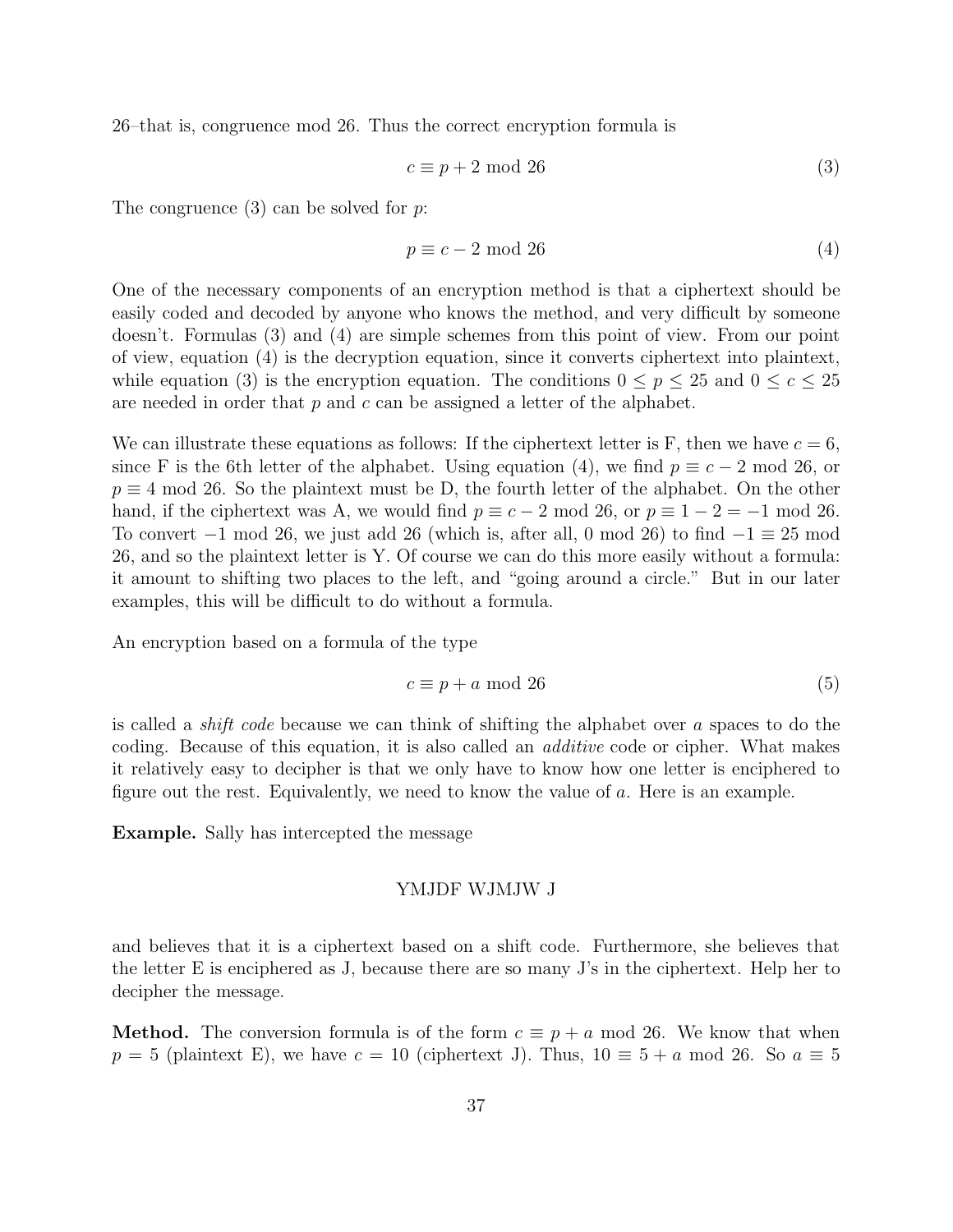mod 26, and the encryption formula is  $c \equiv p + 5 \mod 26$ . The ciphertext is thus obtained by shifting 5 to the right, and so deciphering shifts 5 to the left:  $p \equiv c - 5 \mod 26$ . Now work letter by letter. Y's number is 25. Here  $c = 25$  so  $p \equiv 25 - 5 = 20$ , so the plaintext corresponding to Y is T. The letter D, has  $c = 4$ , so here  $p \equiv 4 - 5 = -1 \equiv 25$  (adding 26 to  $-1$ ). Thus the plaintext for D is Y. Proceeding this way, we decode this messages as THEYA REHER E, or adjusting spaces: THEY ARE HERE.

For additive ciphers given by Equation (5), the entire code is known, once we know the single number a. This number is called the key for this coding. Obviously, when you know the key, coding and decoding is simple. Another usage, will come in handy, is to let the key be the ciphertext corresponding to the plaintext A. So for a shift of  $a = 2$ , we can speak of the key 2, or equivalently, the key C. Similarly, a shift code with key letter G will have  $a = 6$ .

While shift codes can be easily use for coding, they have a severe limitation. Since they are all of the form  $c \equiv p + a \mod 26$ , there are only 25 encipherings of this type available corresponding to  $a = 1$  to 25. (Of course,  $a = 0$  amounts to no coding at all, or the trivial coding.) If you know that a shift code is being used, all you would have to do is to try the 25 different values of a and the decoding of a message can be done. This can be done fairly easily by hand. And with the right computer program, all 25 possible decodings of a message can be done almost instantaneously.

All shift codes are given on page 51. It is convenient to use this table for shift codes. The first line, the usual alphabet, is the plaintext line. Each line following represents a different shift a, for  $a = 1$  to 25. For example, the line starting with D is the shift code with key letter D, corresponding to  $a = 3$ .

We can rework Example 1 easily using this table. Since E is enciphered as J. look under E until you find J. This will be in the row starting with F. So the code used had key F  $(A\rightarrow F)$ . Now take the message YMJDF WJMJW J and read these letters on row F. The plaintext will be right above each letter in the first row. This easily yields THEYA REHER E as before and with a lot less fuss.

**Affine Codes.** An *affine code*, described in what follows, is a coding scheme where the letters are more mixed up than in a shift code. For simplicity, we shall illustrate using a truncated alphabet of 10 letters A through J. Suppose the plaintext A is coded as the ciphertext D. But now we code B as  $G<sup>1</sup>$  (3 beyond D) as in the diagram:

|                            |   |  |  | ◡ |  |  |
|----------------------------|---|--|--|---|--|--|
| 'ınt<br><b>TTAT</b><br>◡▴◡ | - |  |  |   |  |  |

Now continue by assigning C to J (three beyond G: H, I, J), D to C (three beyond J: A, B,

<sup>&</sup>lt;sup>1</sup>In a shift code, we would code B as E, C as F, etc.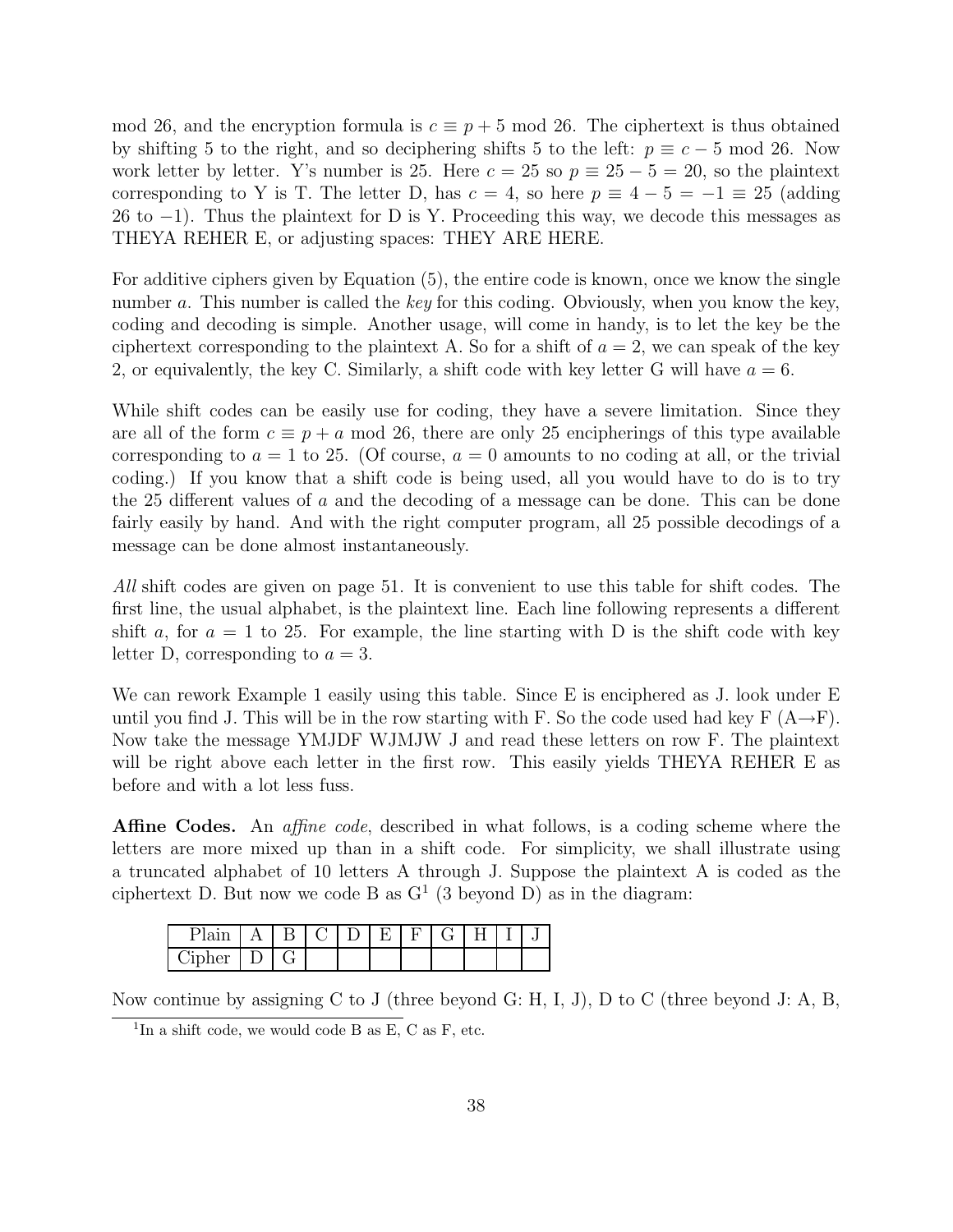$(C)^2$ , E to F (3 beyond C: D, E, F), etc., completing the table:

|                     |                        |  | $E_{\rm c}$ $\pm$ | H 1 | $\left( \frac{1}{2} \right)$ |  |  |
|---------------------|------------------------|--|-------------------|-----|------------------------------|--|--|
| Cinher <sup>.</sup> | $1) 1$ ( $\frac{1}{2}$ |  |                   |     |                              |  |  |

We can decode in this theoretical example by reversing the cipher and the plaintext rows. For simplicity, we can alphabetize the cipher row to obtain:

| Cipher | IB. | $\mathbf{I}$ | - H) 1 |    | $\left( \frac{1}{2} \right)$ |  |  |
|--------|-----|--------------|--------|----|------------------------------|--|--|
| - 197  |     | (711)        | $H$ 1  | F. |                              |  |  |

Reading directly from the first table, we can code the message BID HIGH into GHC EHBE. Reading from the second table, see if you can decode the message GDCCH JF.<sup>3</sup>

How is this done algebraically with the full 26 letter alphabet? Suppose we use the same scheme for 26 letters, coding A as D, B as G (3 beyond D), C as J (3 beyond G) etc. In this case, the formula relating  $p$  (plaintext) and  $c$  (ciphertext) is

$$
c \equiv 3p + 1 \mod 26, 0 \le c \le 25 \tag{6}
$$

Note how the factor 3 in this formula has the intended effect. The following table shows this:

The factor 3 increases each value of c by 3 for every one increase in p. The constant 1 was chosen so that  $p = 1$  (A) corresponded to  $c = 4$  (D).

Let's use this formula to code the message GOOD LUCK. The work is done in the following table. The table has only one of the O's in this message.) Use a calculator to do this calculation. It can also be done on a spreadsheet.

| plaintext | $\mathcal{p}$ | $c = 3p + 1$ |    | $\overline{c \mod 26}$ ciphertext |
|-----------|---------------|--------------|----|-----------------------------------|
|           |               | 22           | 22 |                                   |
|           | 15            | 46           | 20 |                                   |
|           |               | 13           | 13 |                                   |
|           | 12            | 37           | 11 |                                   |
|           | 21            | 54           | 12 |                                   |
|           | 3             | 10           |    |                                   |
|           |               |              |    |                                   |

<sup>2</sup>After J comes A. We go around in a circle

<sup>3</sup>You should get BAD DICE.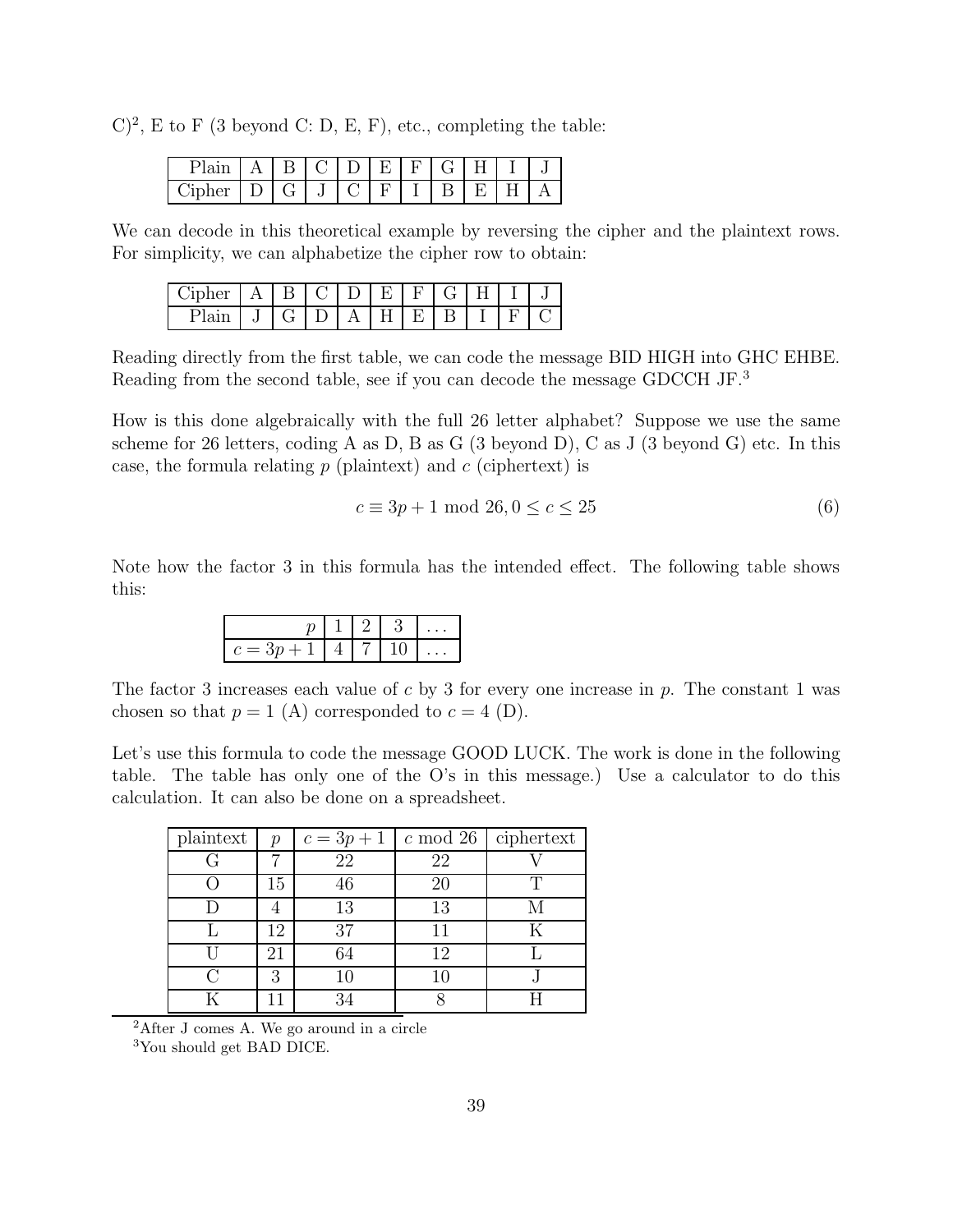The enciphered message is thus VTTMK LJH.

How do we decipher a message on the full alphabet which uses this code? We can do as we did for the letters A through J above, by finding a complete deciphering table. However, we shall show how this can be done more directly, using algebraic methods. Assuming the affine code  $c \equiv 3p + 1 \mod 26$  was use, let's *decipher* the ciphertext:

# FLCCP QMPCQ TR

Start with Equation (6)  $c \equiv 3p+1 \mod 26$  and solve for p. We can't divide by 3 (no fractions allowed here) so we use the nice trick of multiplying by  $9<sup>4</sup>$ . This leads to  $9c \equiv 27p + 9$  mod 26. Reducing mod 26, this gives  $9c \equiv p + 9 \mod 26$ , or

$$
p \equiv 9c - 9 \mod 26. \tag{7}
$$

We now decode the message using this formula. We work letter by letter as follows:

| ciphertext | $\mathfrak c$ | $9c-9$ | $9c-9 \mod 26$ | plaintext |
|------------|---------------|--------|----------------|-----------|
| F          | 6             | 45     | 19             |           |
| L          | 12            | 99     | 21             |           |
| C          | 3             | 18     | 18             | R         |
| Ρ          | 16            | 135    | 5              | F,        |
| Q.         | 17            | 144    | 14             |           |
| М          | 13            | 108    |                |           |
| Т          | 20            | 171    | 15             |           |
| R          | 18            | 153    | 23             |           |

Since the ciphertext was FLCCP QMPCQ TR, the plaintext message is therefore SURRE NDERN OW. Restoring correct spacing, the message is SURRENDER NOW. (In the lab, this will also be accomplished on a computer.)

In general, we define an *affine code* using the formula

$$
c \equiv ap + b \mod 26 \tag{8}
$$

Here, b can be any integer between 10 and 25, inclusive. But some care must be taken choosing the coefficient a. For example, we would certainly not choose  $a = 0$ , since this would give  $c \equiv b \mod 26$ , so all letters would be enciphered by the same letter. In that case, of course, decoding is impossible. But the value  $a = 2$  would be equally out of the question. For example, if we had  $c \equiv 2p + 5 \mod 26$ , then both  $p = 0$  and  $p = 13$  would both give the value  $c = 5$ . In coding terms, we would encode both Z and M as E. So decoding E would be

<sup>&</sup>lt;sup>4</sup>The idea is to get the coefficient of  $p$  congruent to 1, mod 26.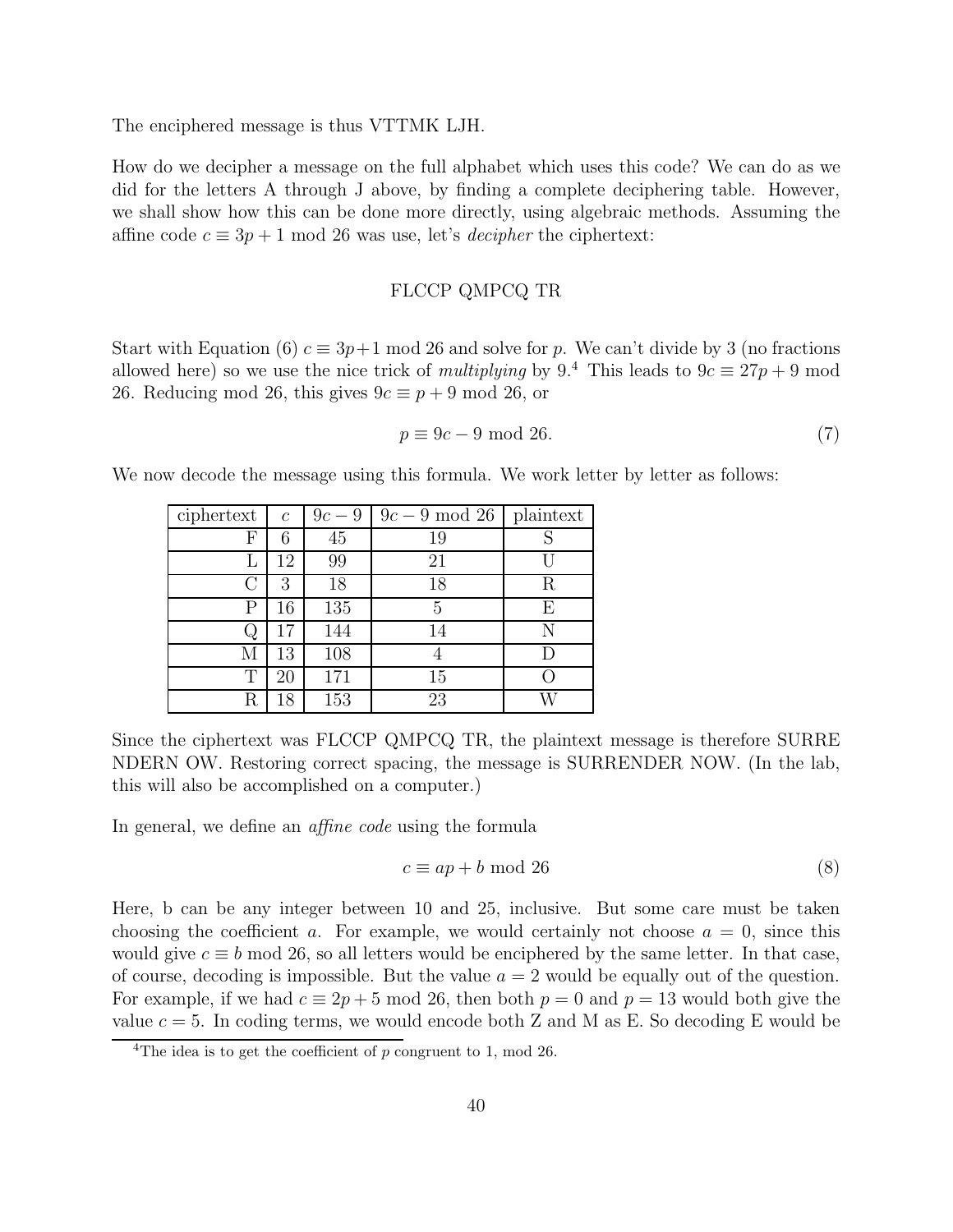ambiguous. In this case, each of the odd numbered letters, A, C, E, etc. as ciphertext, would have two corresponding plaintext letters, while the even numbered letters B, D, etc would have none. The general rule is that we must choose a so that it has no common factors with 26:  $GCD(a, 26)=1$ . Thus there are the following 12 possibilities for a:

$$
a = 1, 3, 5, 7, 9, 11, 15, 17, 19, 21, 23, 25
$$

If formula  $(8)$  is used as a code, it would be natural to call the pair  $(a, b)$  as the key. Another possibility is to use the ciphertext of the plaintext AB. Thus, the formula  $c \equiv 5p + 7$  would have key  $(5,7)$  or key LQ. Do you see why?

**Example.** The message

# YDCUZYP RLX AFOZMFSFA

is received. It is known that the cipher used was an affine cipher with equation  $c \equiv 5p + 7$ mod 26. What was the original message?

**Method:** We solve  $c \equiv 5p + 7 \mod 26$  for p. Multiply by 5.<sup>5</sup> Working mod 26, this gives  $5c \equiv 25p + 35 \equiv -p + 9$ . Solving,  $p \equiv -5c + 9 \mod 26$ .

For example, to decode the first letter Y, we first find its cipher number  $c = 25 \equiv -1$ . Therefore  $p \equiv -5c + 9 = (-5)(-1) + 9 = 14$ . So the plaintext letter is N. Continuing in this fashion, the reader is welcome to discover the full text.

As we have seen, the algebraic problem of decoding an affine code involves *solving a linear congruence*. This is an equation of the form  $ax \equiv b \mod n$ . In all of our problems, we shall assume that a and n have no common factor. So, as above when  $n = 26$ , we arrange for a to be between a and 25, odd, and not 13. We *cannot* solve the congruence  $ax \equiv b \mod 26$  by dividing by a, since we only use integers when working mod 26, and do not allow fractions. However, a systematic way of solving the equation  $ax \equiv b \mod 26$  is to *multiply* this equation by some number b for which  $ab \equiv 1 \mod 26$ . Such a number b is called the *inverse* of a mod 26. For example, the inverse of 3 mod 26 is 9, since  $3 \cdot 9 = 27 \equiv 1 \text{ mod } 26$ . A quick check shows the following table of inverses mod 26 for the above 12 numbers.

| Number 1 3 5 7 9 11 15 17 19 21 23 25                                                                       |  |  |  |  |  |  |
|-------------------------------------------------------------------------------------------------------------|--|--|--|--|--|--|
| $\boxed{\text{Inverse} \begin{bmatrix} 1 & 9 & 21 & 15 & 3 & 19 & 7 & 23 & 11 & 5 & 17 & 25 \end{bmatrix}}$ |  |  |  |  |  |  |

There is a handy way of remembering this table. Listing all the numbers with their inverses, we have  $(1,1)$ ,  $(3,9)$ ,  $(5,21)$ ,  $(7,15)$ ,  $(11,19)$ ,  $(17,23)$ , and  $(25,25)$ . Recalling that  $−c ≡$ 

<sup>&</sup>lt;sup>5</sup>In this case, the idea is to get the coefficient of p congruent to  $-1$  mod 26.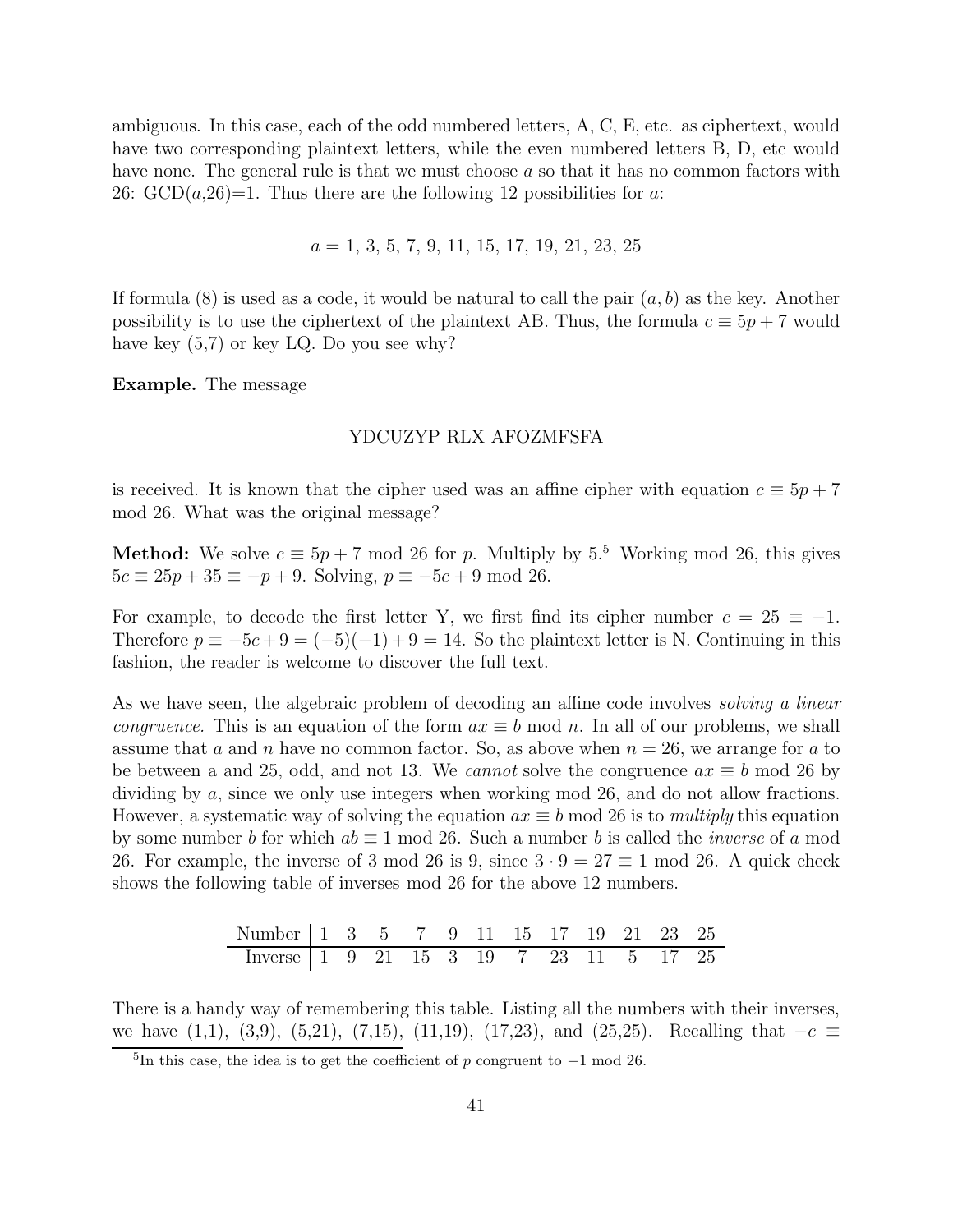26 − c mod 26, these can be written as  $(1,1)$ ,  $(3,9)$ ,  $(5,-5)$ ,  $(7,15)$ ,  $(-15,-7)$ ,  $(-9,-3)$ , and  $(-1, -1)$ . So a short list is simply:

$$
(1,1), (3,9) (5,-5), (7,15)
$$

Here, we simply have to remember that we can multiply each term of the pair by  $-1$  to get another pair. And remember the numbers in the pairs are inverses: the product of the two numbers in a pair is 1, mod 26. In what follows, we shall refer to this short list.

**Example:** An affine code is given by the equation  $c \equiv 21p + 17 \mod 26$ . Solve for p to find the decoding formula.

**Method:** Write the equation as  $c \equiv -5p - 9 \mod 26$ . (Subtraction 26 keeps the numbers the same mod 26.) Since  $(5, -5)$  is in the short list, 5 and  $-5$  are inverses, and we multiply by 5. This gives  $5c \equiv p - 45 \mod 26$ , or  $p \equiv 5c + 45 \equiv 5c + 19$ .

**Example:** An affine code is given by the formula  $c \equiv 11p + 2 \mod 26$ . A cipher letter is P. What is the corresponding plaintext letter?

**Method:** Since  $11 \equiv -15 \mod 26$ , we'll use the short list couple (7,15), but in the form  $(-7, -15)$ . The original equation is  $c \equiv -15p + 2 \mod 26$ . So multiply by  $-7$  to get  $-7c \equiv p - 14 \mod 26$ , or  $p \equiv -7c + 14 \mod 26$ . In this example, the cipher letter was P, and so  $c = 16$ . Therefore  $p \equiv -7c + 14 = -98 \mod 26$ . Since  $-98 \equiv 6 \mod 26^6$ , we have  $p = 6$ , and so the plaintext letter is F.

**Example:** Solve for x:  $13x \equiv 5 \pmod{100}$ 

**Method:** We don't have a short list for inverses mod 100, so we proceed as follows. Multiply by 7, bringing the coefficient of x to 91, or -9. This gives  $91x \equiv 35 \pmod{100}$ , or  $-9x \equiv 35$ (mod 100). Now multiply by 11 to get  $-99x \equiv 385 \pmod{100}$ , or  $x \equiv 85 \pmod{100}$ .

The appendix on page 49 gives a very effective algorithm for computing the inverse of any number modulo another, provided the GCD of these numbers is 1. A spreadsheet method will be given in he lab.

It is worth mentioning at this time that we have used congruences to nicely mix up the letters of the alphabet. This is yet another example of a mathematical curiosity put to a practical use.

#### **General Substitution Codes.**

The additive and, more generally, affine codes each give simple ways to rearrange the letters

<sup>&</sup>lt;sup>6</sup>We added  $104 = 4 \cdot 26$  to  $-98$  to get 6.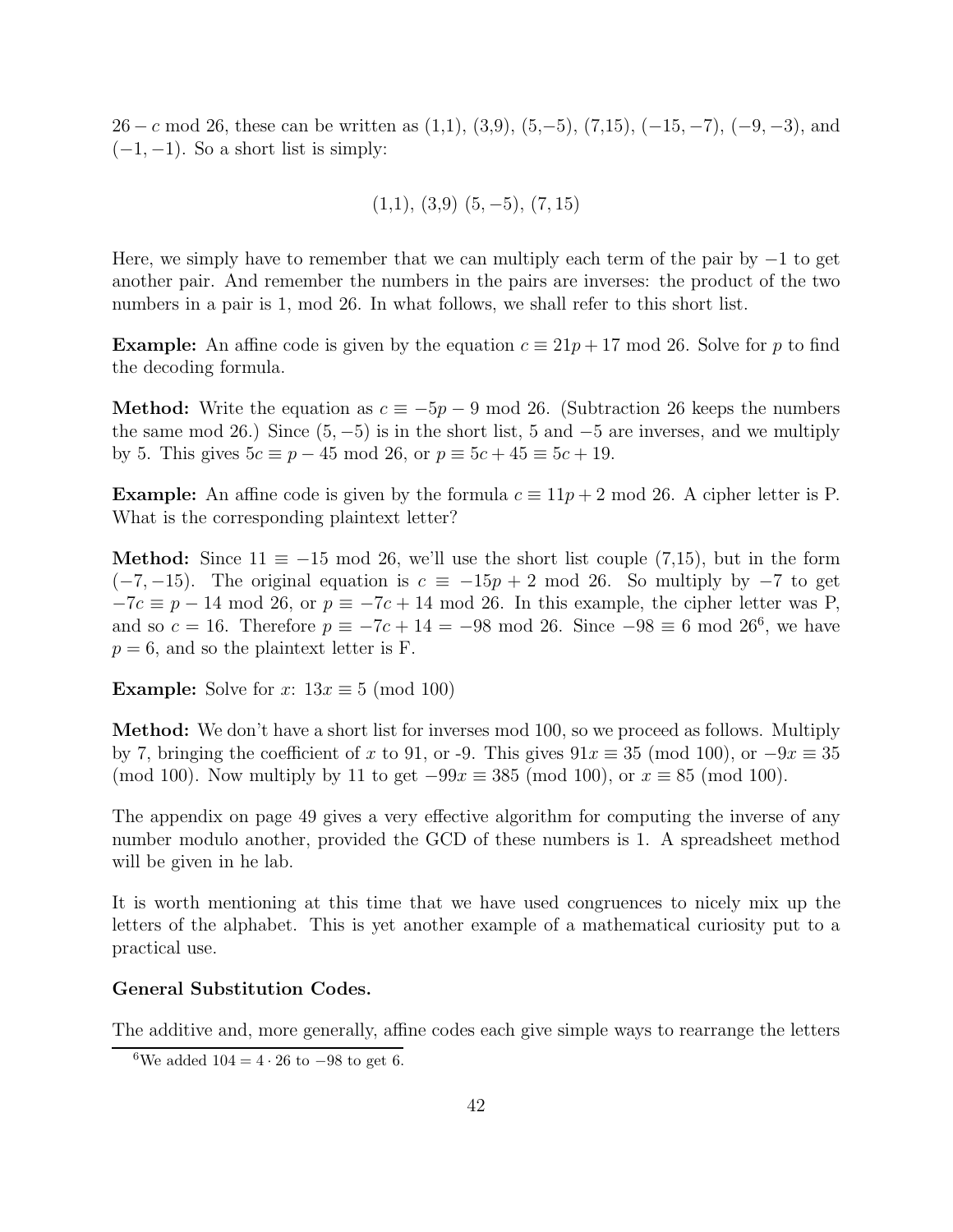of the alphabet. If an affine code is used, it would be of the form  $c \equiv ap + b \mod 26$ . As we have seen, there are 12 possibilities for a and 26 possibilities for b, giving only  $12 \cdot 26 = 312$ possible affine  $\c{codes}^7$ . This seems like a lot, but using a computer, it would not be difficult to test every one of them.

A substitution code is one where each of the letters from A to Z has a different letter as ciphertext. Briefly, the letters are rearranged in some manner in order to obtain the code. The rearrangement can be quite arbitrary, in contrast to the orderly manner an affine code is generated. for example, the following is a random arrangement of the letters, leading to a simple substitution code:

PlainText: A B C D E F G H I J K L M N O P Q R S T U V W X Y Z Ciphertext: Q J S A R T C Z E K M B L D I U F V X P O W Y H G N

The decoding scheme works backwards from ciphertext to plaintext, as follows:

| Ciphertext: A B C D E F G H I J K L M N O P Q R S T U V W X Y Z |  |  |  |  |  |  |  |  |  |  |  |  |  |
|-----------------------------------------------------------------|--|--|--|--|--|--|--|--|--|--|--|--|--|
| Plaintext: DLGNIQYXOBJMKZUTAECFPRVSWH                           |  |  |  |  |  |  |  |  |  |  |  |  |  |

If we had a message and coded it as

# ZRVR EX Q XRDPRDSR. BRPX XRR GIO ARSIAR EP.

you could easily decode it, using this key. Try it.

Because there is no easy way to remember such a substitution code, it would seem to be quite hard to break.<sup>8</sup> However, the down side is that the recipient must have the entire scheme, and not be content with a simple key. Yet, codes are broken. We now briefly consider how this is done.

**Cryptanalysis** Cryptanalysis is the art of breaking codes. It is an art which is just about as old as the art of creating codes. How is a code broken? And how does one create a code which is difficult to break? During World War II, code messages to German submarines were transmitted electronically and were capable of being intercepted. Since these messages could give important information as to the whereabouts of these submarines, it was a matter of life and death for the Allies to decode these, and it was equally important for the Germans to have an unbreakable code. One of the important German codes (the "Enigma" code) was in fact broken with the help of a large team of mathematician and cryptologist.

Newspapers often have cryptanalysis features which challenge the reader to decode a message.

<sup>&</sup>lt;sup>7</sup>Actually 259, because the case  $a = 1$  and  $b = 0$  is not technically a code, since it doesn't change a single letter.

<sup>8</sup>That is, to find the coding scheme if you had a coded message.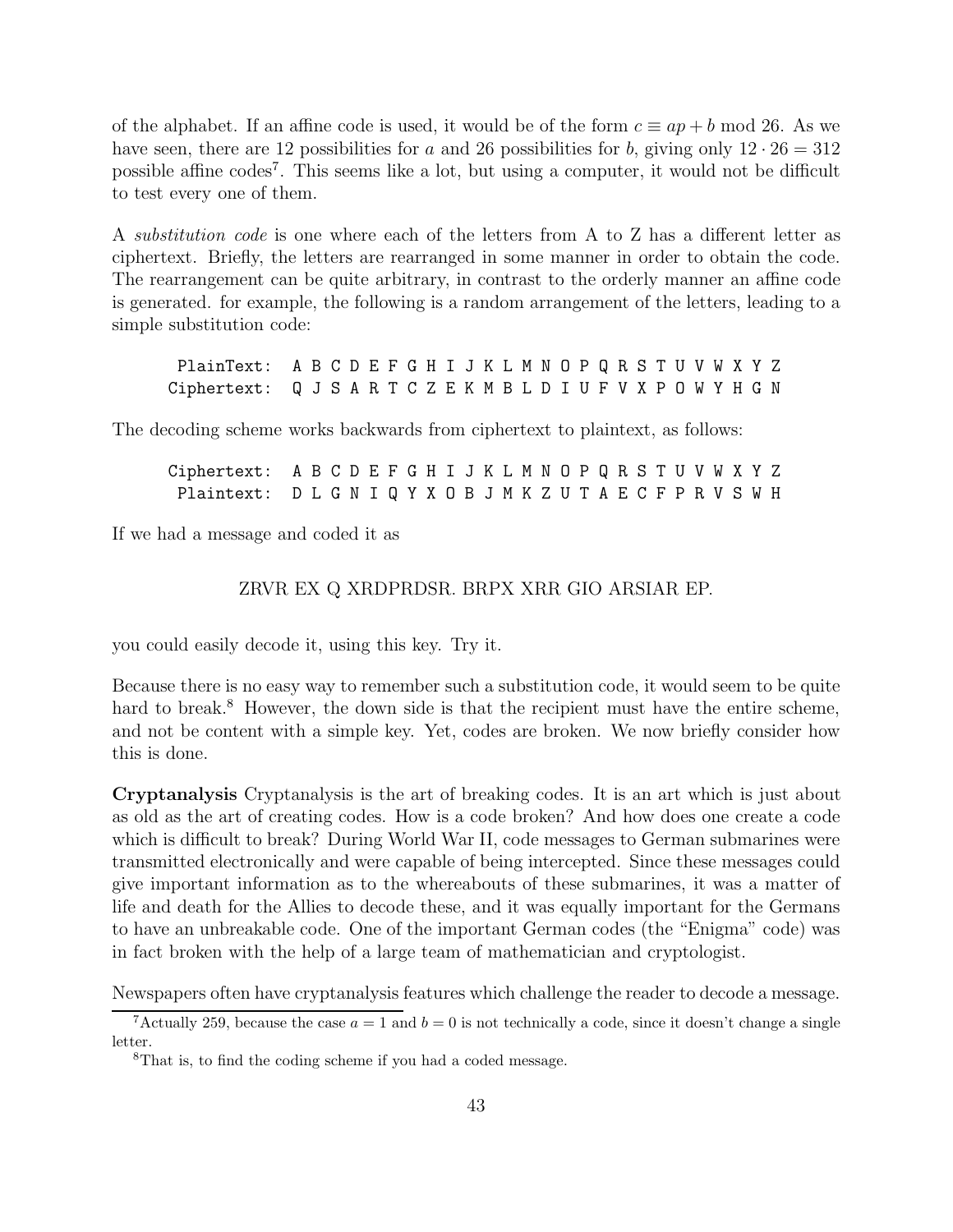These all involve substitution codes, which might be randomly generated, and so cannot be as easily broken as an affine code. How can these be cracked?

Based on observations and careful analysis of texts, it has been observed that for an average English text, the letter E is repeated by far the most times, and that after that, in order, the letters T, A, O, I, N, S, H, R are repeated with high frequencies. The following interesting table<sup>9</sup> gives the approximate relative frequencies of the 26 letters. Of course, these are statistical averages, and we can never expect exactly these results in any specific text.

| Group | $_{\text{Letter}}$        | Frequency of $Group(\%)$ | Range of individual frequencies |
|-------|---------------------------|--------------------------|---------------------------------|
|       |                           | 12.7%                    | $12 + \%$                       |
|       | T,A,O,I,N,S,H,R           | 56.9%                    | $6\% - 9\%$                     |
|       | D.L                       | $8.3\%$                  | 4%                              |
|       | C, U, M, W, F, G, Y, P, B | 19.9%                    | $1.5\% - 3\%$                   |
|       | K, J, X, Q, Z             | $2.2\%$                  | Less than $1\%$                 |

Thus, for a large enough ciphertext using a substitution code, one way of breaking the code would be to make a *frequency count* of its letters, expecting the most frequent, (or next most frequent) letter to be E, and the next frequent letters to be in the second group. For example, in the first paragraph of this section (which was written innocently without regard to which letters were being used) exactly 468 letters were used. The eight letters used most, with the percentage of times they were used were as follows:

| Letter | Count | Percentage |
|--------|-------|------------|
| Е      | 65    | 13.9       |
| S      | 42    | 9.0        |
| ( )    | 39    | 8.3        |
| T      | 38    | 8.1        |
| N      | 37    | 7.9        |
| T      | 30    | 6.4        |
| A      | 28    | 6.0        |
| R      | 26    | 5.6        |

Note that E (group 1) led the list, and the remaining 7 were all in group 2. This observation gives us a method to decipher a ciphertext: Simply count frequencies and see what happens if the letter with the largest frequency decodes as E, or perhaps  $T^{10}$ .

Let us illustrate how a frequency count can help decode a message. For simplicity, we assume that the code is a shift code. The message is

 $9$ Taken from *Cryptology*, by Albrecht Beutelspacher, The Mathematical Association of America, 1994.

<sup>10</sup>Poe's short story, *The Gold Bug* uses this method as a crucial part of the story. In this story, E is said to have the largest frequency, but T comes much lower than second in his list.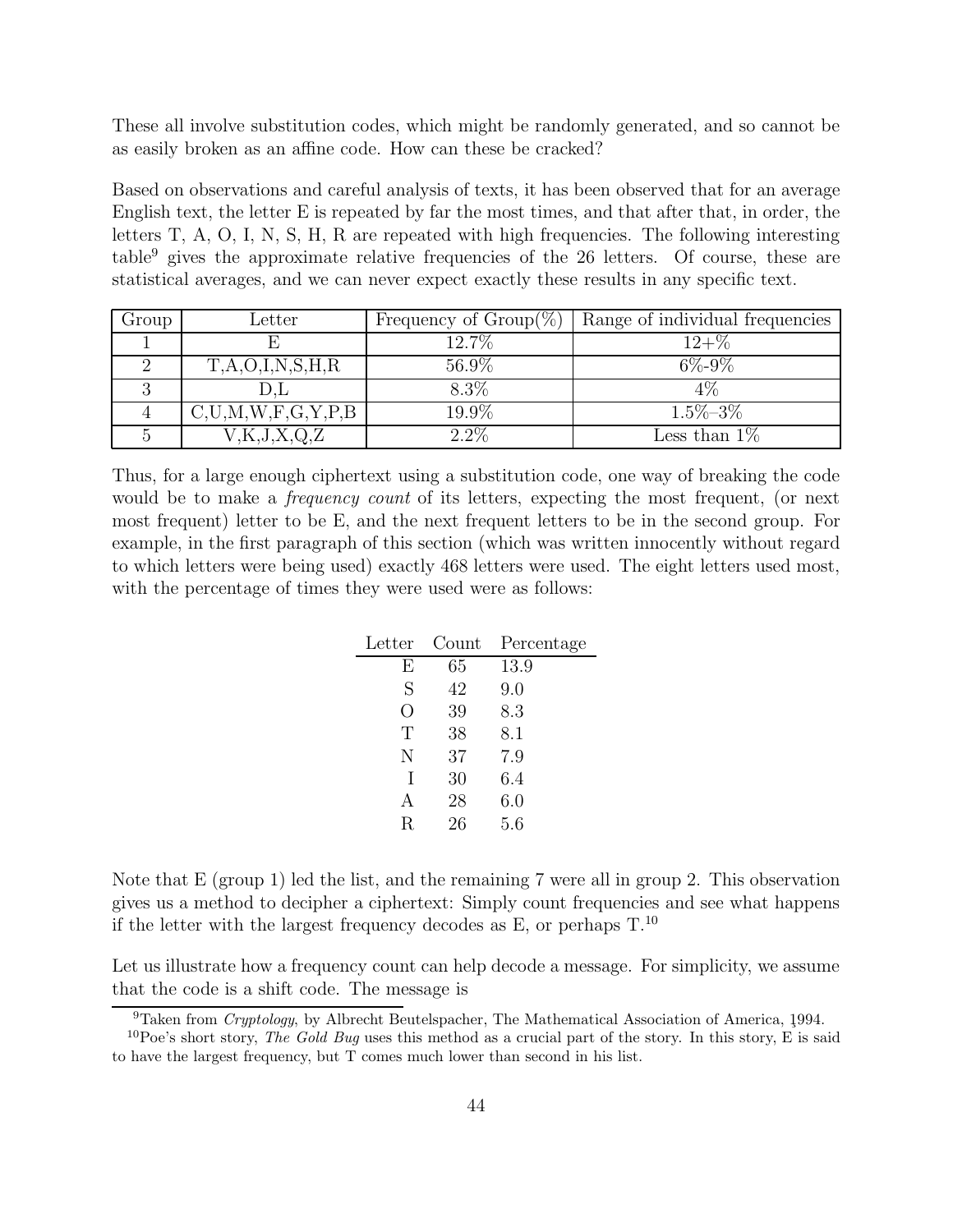#### BPQAK WLMQA DMZGM IAGBW JZMIS

A frequency count gives the following table:

|             |   | Letter Count Percentage |
|-------------|---|-------------------------|
| М           |   | 16                      |
|             | 3 | 12                      |
| B,G,I,Q,W,Z |   |                         |

We suspect that E is coded as M, the most frequent letter. There's no guarantee, of course, because the size of the message is relatively small. However, if this so, and we have a shift code of the form  $c = p + a$ , we should have plaintext E  $(p = 5)$  correspond to ciphertext M  $(c = 13.$  Thus,  $13 = 5 + a$ , and the key is  $a = 8$ , or key letter I. To decode, we use  $p = c - a = c - 8$ . The decoded message is

# THISC ODEIS VERYE ASYTO BREAK

or simply THIS CODE IS VERY EASY TO BREAK. Frequency analysis saved us from trying the 25 different possible shift codes. If  $a = 8$  didn't work we would next have tried  $a = -4$  (in order to have E be coded as A) in the hope that this worked.

It is possible to use more than letter frequency to decode substitution codes. For a long code, we can count frequency of pairs or triples of letters. Thus, the pair TH is common in English (THE, THERE, THEY), as well as HE (as in THE, THERE, SHE), and high frequency of pairs can be further used to break the code. We shall not do this in these notes.

Frequency counts of texts, as well as coding and decoding affine or shift codes can be easily done on the computer, and programs to do this will be available in the lab.

Because of frequency considerations of this sort, few people would want to use a substitution code for a relatively long and important message. It would be fairly easy to decipher. Another problem with substitution codes is that if they are created randomly, the receiver of the ciphertext must know the entire code, and this can be cumbersome. Compare this with an affine code, in which the receiver must know only two numbers (the values  $a$  and  $b$ ).

**Vigenère Ciphers.**<sup>11</sup> When using a shift code, the person who is receiving the message must know the shift in order to decode. This could be any single letter as indicated above. For example, the letter J would correspond to the shift code in which plaintext A corresponds to ciphertext J, and which corresponds to  $a = 9$ . This in turn corresponds to the row J on

<sup>11</sup>Named after a French diplomat.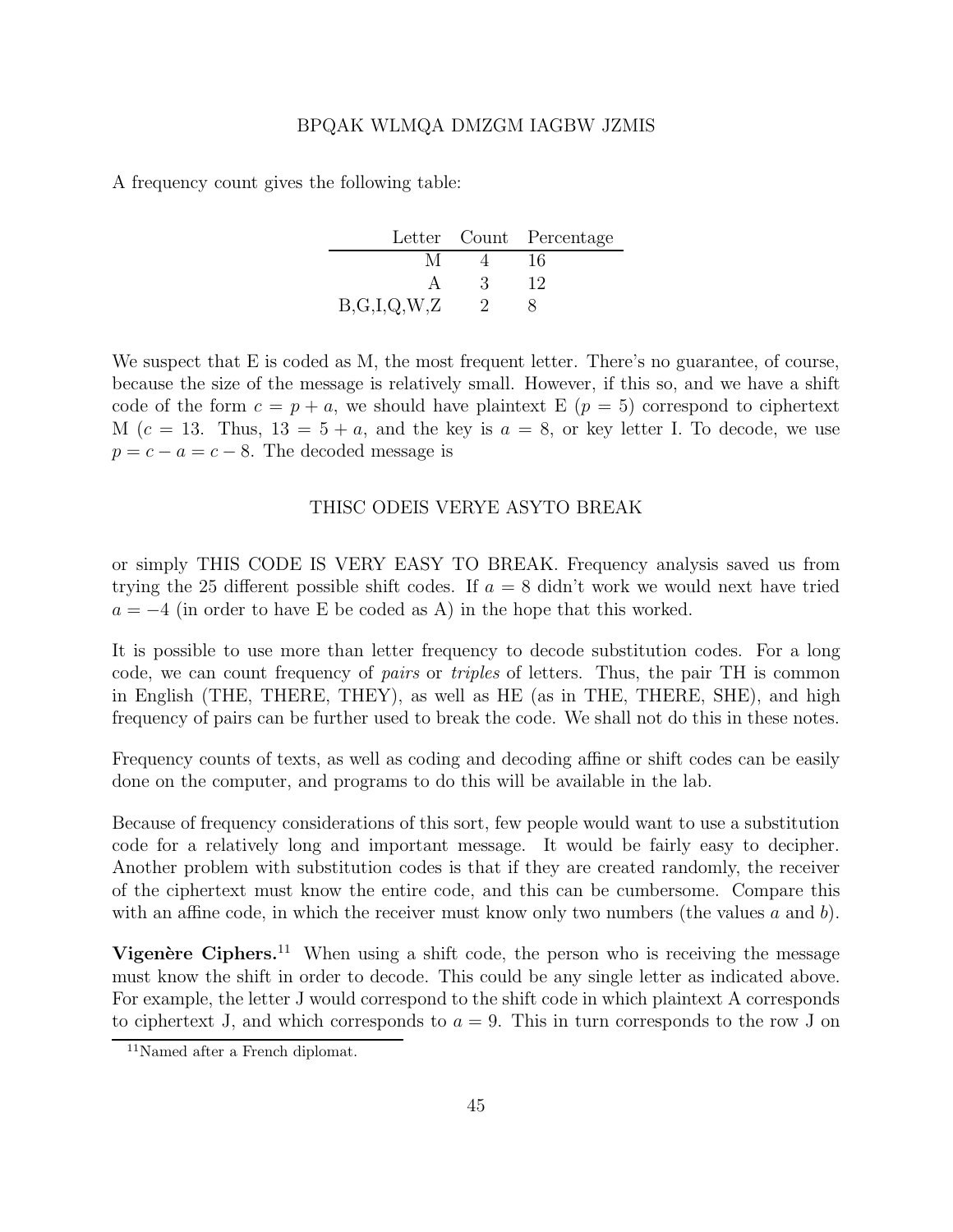page 51. A Vigenère cipher uses shift codes, but varies the shift according to a key word which is known by the two parties to the message. For example, suppose a key word is SCHEME. This means that the shift code corresponding to S, C, H, E, etc. are used, one after the other, and repeated until the message is sent. For example, let's encipher the message:

## CODING IS LOTS OF FUN

or, less prosaically,

# CODIN GISLO TSOFF UN

We write the keywords over the message, and the ciphertext below:

SCHEM ESCHE MESCH EM (Key Word) CODIN GISLO TSOFF UN (plaintext) UQKMZ KAUSS FWGHM YZ (ciphertext)

This is easily done using the table on page 51. For example, the first letter C of the plaintext message is coded using line S on the table, and this is seen to be U. Continuing, the encrypted message is UQKMZ KAUSQ FWGHM WZ. To decode, it is necessary to know the key word SCHEME. Once this is known, we can decode by working backwards:

> SCHEM ESCHE MESCH EM (Key Word) UQKMZ KAUSS FWGHM YZ (ciphertext) CODIN GISLO TSOFF UN (plaintext)

For example, the first letter U, as the ciphertext is found on line S (of the key word), and its plaintext letter C is found above it on the first (plaintext) line. This process continues until the full message is decoded. (In the lab, we will be able to do this directly on the computer.)

A Vigenère cipher is not a substitution scheme. For example, in the above message, the letter O (of "coding") was coded as Q, but the letter O (of "of") was encrypted as G.

The reader should practice, by decoding the message

YAMO OAG ZAMXAUMXZ EEXT YOKL OOFWXIVHFEW ATAG PF AVAGAESK IL

It is a Vimenère code and the keyword is MATH.

## **Block Substitutions.**

One way of overcoming the frequency count is to group the letter of a plaintext into blocks of two or more, and then use some substitution method on the blocks. For example, suppose we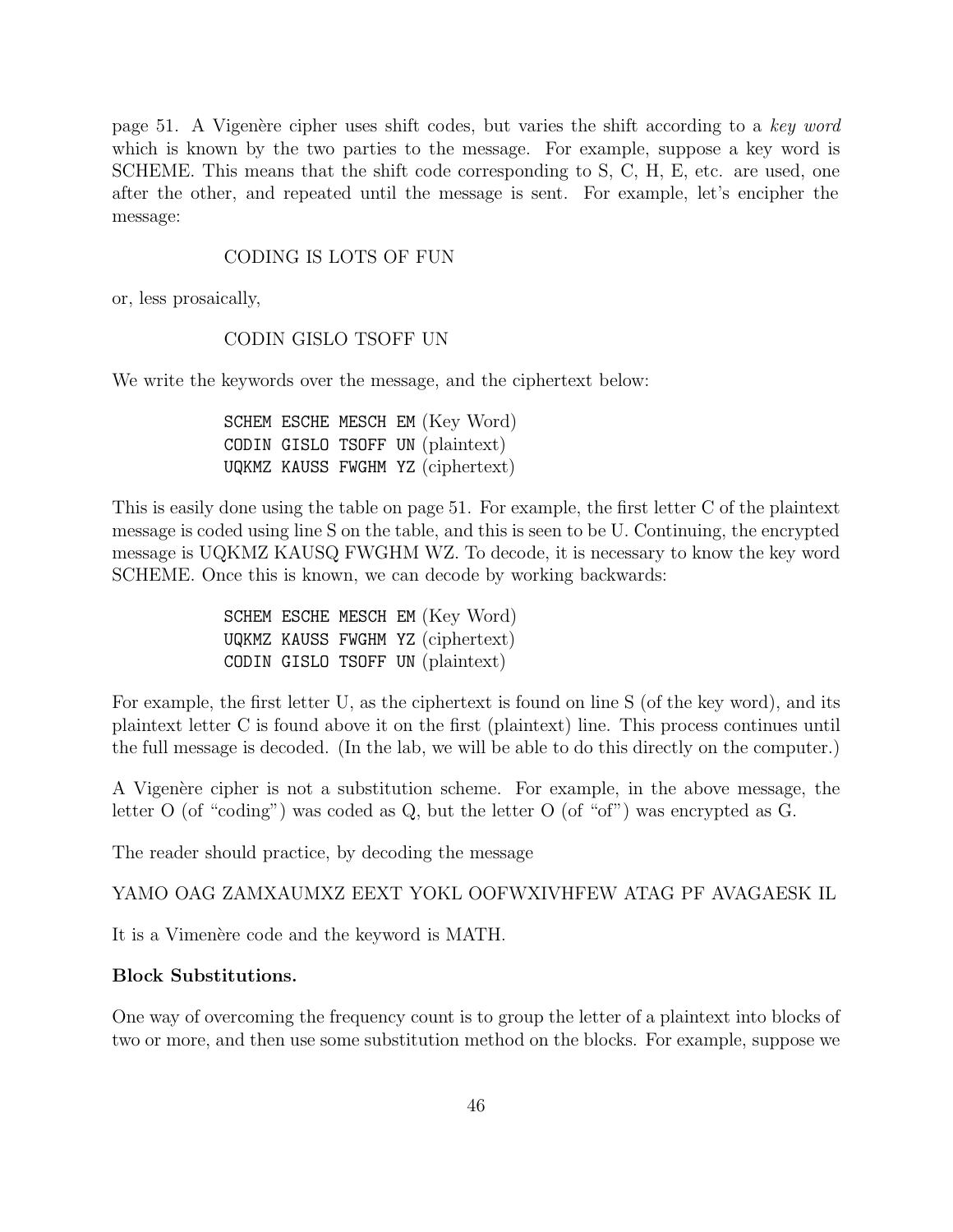work with the 26 letters again, and take the plaintext "BEWARE THE IDES OF MARCH":

## BEWARETHEIDESOFMARCH

Now break into blocks of two to get

## BE WA RE TH EI DE SO FM AR CH

Take the original numerical codes  $A\rightarrow 1$ ,  $B\rightarrow 2$ , and write this plaintext numerically using two digits– $B \rightarrow 02$ ,  $E \rightarrow 05$ , W $\rightarrow 23$ , etc.:

#### 0205 2301 1805 2008 0509 0405 1915 0613 0118 0308

We now have 4 digit numbers representing these pairs, and it is much more difficult to analyze the frequency of these pairs even for a long message. But how do we code 4 digit numbers all numbered 2525 or under? We take some number over 2525, say 2600, and then use an affine substitution modulo this number. For example, we might try

$$
c \equiv 17p + 1531 \text{ mod } 2600 \tag{9}
$$

As in the simple affine substitution discussed before it is essential that the coefficient of  $p$ and the modulus 2600 have GCD 1. For 2600, this means we must avoid any a which is divisible by 2, 5, or 13. We now encode this message. (We used a spreadsheet to do the computation.)

| $\,p$ | $17p + 1531$ | $c \equiv 17p + 1531 \mod 2600$ |
|-------|--------------|---------------------------------|
| 205   | 5016         | 2416                            |
| 2301  | 40648        | 1648                            |
| 1805  | 32216        | 1016                            |
| 2008  | 35687        | 1867                            |
| 509   | 10184        | 2384                            |
| 405   | 8416         | 616                             |
| 1915  | 34086        | 286                             |
| 613   | 11952        | 1552                            |
| 118   | 3537         | 937                             |
| 308   | 6767         | 1567                            |

Putting in initial 0's to keep four digits, the ciphertext is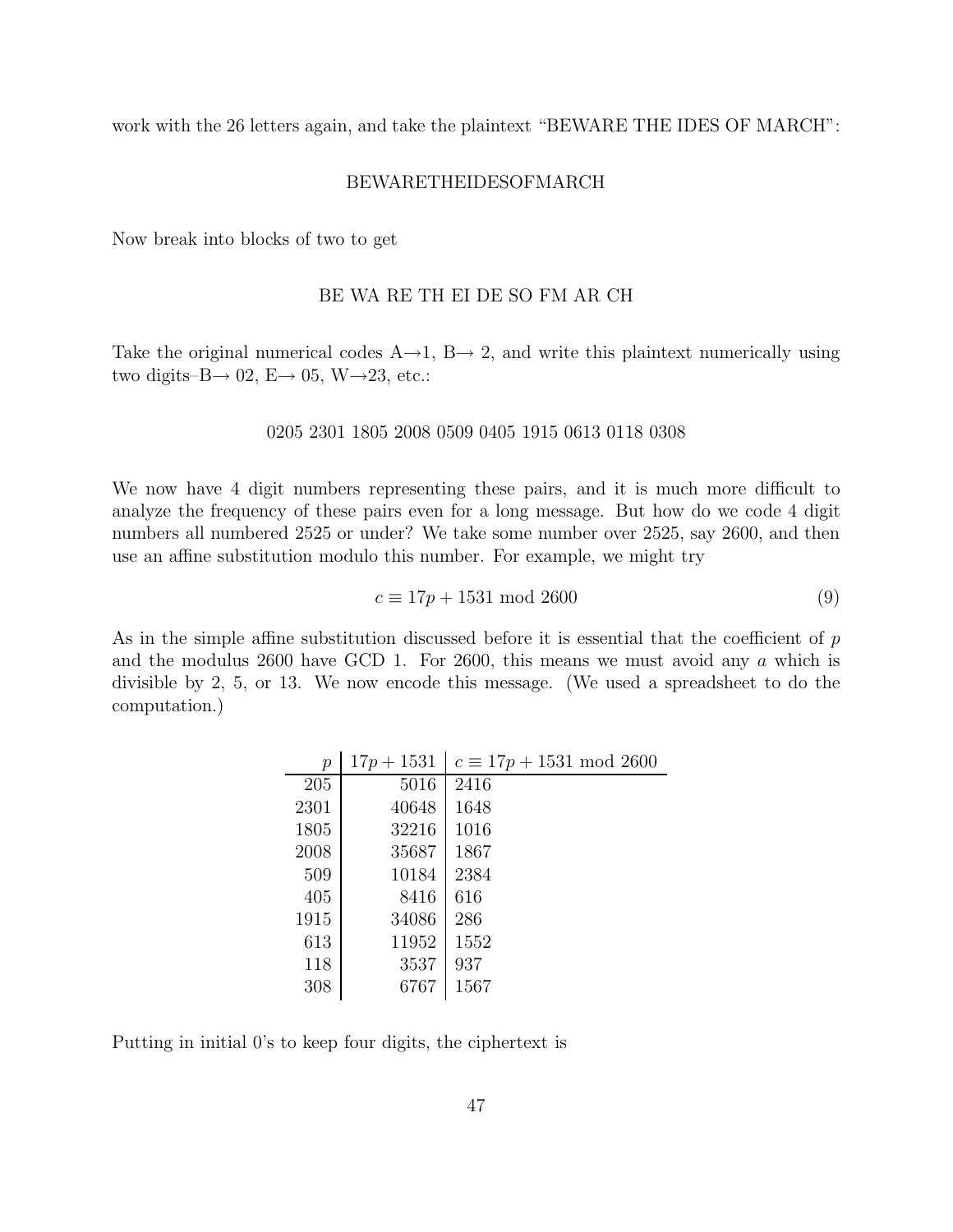All this is fine for the person doing the coding. But how about decoding? Presumably, a stranger picking up this message will get nowhere with it.<sup>12</sup> But what about our friend who knows the basic code  $c \equiv 17p + 1531 \mod 2600$ . In order to decode, it will be necessary to find the *inverse* of 17 mod 2600 to solve for p. It turns out that 153 is the inverse, since  $17 \times 153 = 2601 \equiv 1 \mod 2600^{13}$  Therefore, we can solve equation (9) by multiplying by 153. This gives

$$
c \equiv 17p + 1531 \mod 2600
$$
  
153 $c \equiv p + 153 \cdot 1531 \equiv p + 234243 \equiv p + 243 \mod 2600$   
 $p \equiv 153c - 243 \mod 2600$ 

For example the first block in our ciphertext is  $c = 2416$ . Computing, using  $p \equiv 153c - 243$ mod 2600, we get

$$
p \equiv 153(2416) - 243 = 369405 \equiv 205 \text{ mod } 2600
$$

Of course, 205 (0205) converts back into the letter pair BE, and this is the beginning of the deciphering process.

In practice, this coding and decoding will be done on the computer, and we will set this up on the lab computer. We will only consider grouping into blocks of two, but we will also vary the coding formula, and even the modulus 2600 which was chosen arbitrarily. If the number of letters in the plaintext is odd, the last block will have only one letter. In this case, we simply add the letter X or Z to the end to make it a block of two.

We have only scratched the surface of this important topic of cryptography. Methods of coding are being developed up to the present time (as well as methods to break the code.) This section showed how number theory, especially the theory of congruences, can be of use in this process. Once again, a mathematical subject, once deemed to be interesting but utterly impractical, has become an important tool in a very practical situation.

<sup>&</sup>lt;sup>12</sup>We could confound an interceptor by grouping this code in groups of 5. Thus  $24161\,64810...$ 

<sup>&</sup>lt;sup>13</sup>See page 49 for a simple way to compute the inverse of  $a \mod b$ .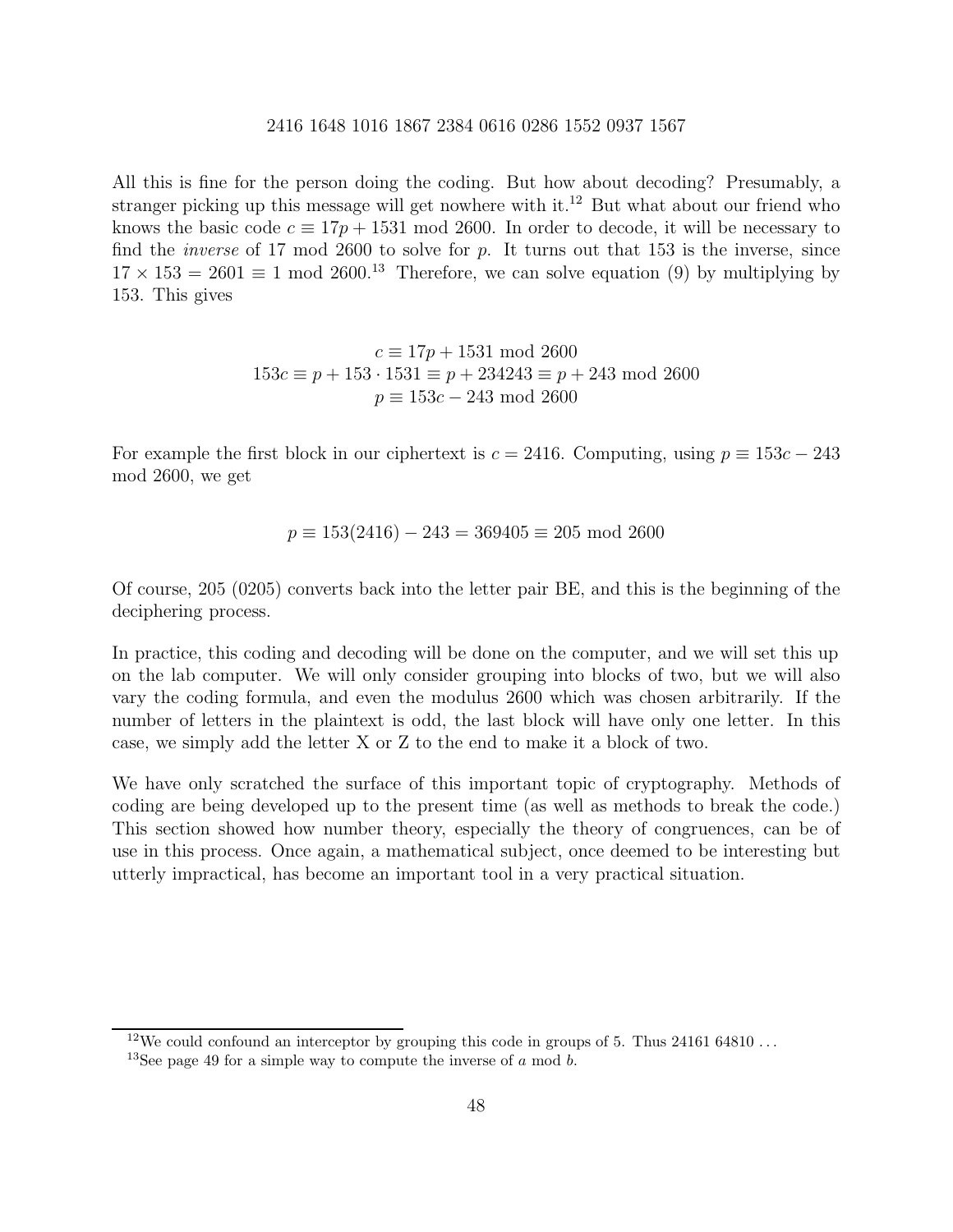## **Appendix: How to find the inverse of** a **mod** b**.**

We can find the inverse of a modulo b by using a small extension of the Euclidean algorithm which was used to computer GCD of a and b. Unlike the Euclidean algorithm, in this procedure the quotients are also used. We illustrate first with a simple example.

**Problem:** Find the inverse of 17 mod 37.

We are looking for a solution of the congruence  $17x \equiv 1 \mod 37$ . We introduce another column in the Euclidean algorithm. The computation is as follows:

| Large <sub>r</sub> | Smaller |   |                      |                                 |
|--------------------|---------|---|----------------------|---------------------------------|
| Number             | Number  |   | Quotient   Remainder |                                 |
| 37                 |         |   |                      | $-2 = -2 \cdot 1 + 0$           |
|                    |         | 5 |                      | 2   11 = $-5 \cdot -2 + 1$      |
|                    |         |   |                      | $1 \mid -13 = -1 \cdot 11 + -2$ |
|                    |         |   |                      |                                 |

The mysterious last column is found as follows. Start by putting 0 and 1 on top of this column. Then for each entry in this last column, after each computation of quotient and remainder, compute

# **Minus the quotient, times the number on top of this entry, plus the number two up from it.**

The calculations are shown in the table. The number opposite remainder 1 is the required inverse of 17 mod 37. In this case, the answer is  $-13$ , and we can easily verify that  $-13.17 \equiv 1$ mod 37.

We illustrate with another example, in which the computations are left to you. Check the above rule to see how this works!

**Problem:** Solve the congruence  $173x \equiv 1 \text{ mod } 2600$ . **Method:** The computation is as follows:

|        | Larger Smaller |        |                      |        |
|--------|----------------|--------|----------------------|--------|
| Number | Number         |        | Quotient   Remainder |        |
| 2600   | 173            | $15\,$ | h,                   | $-15$  |
| 173    | .,             | 34     |                      | 511    |
| h,     |                |        |                      | $-526$ |
|        |                |        |                      | 1037   |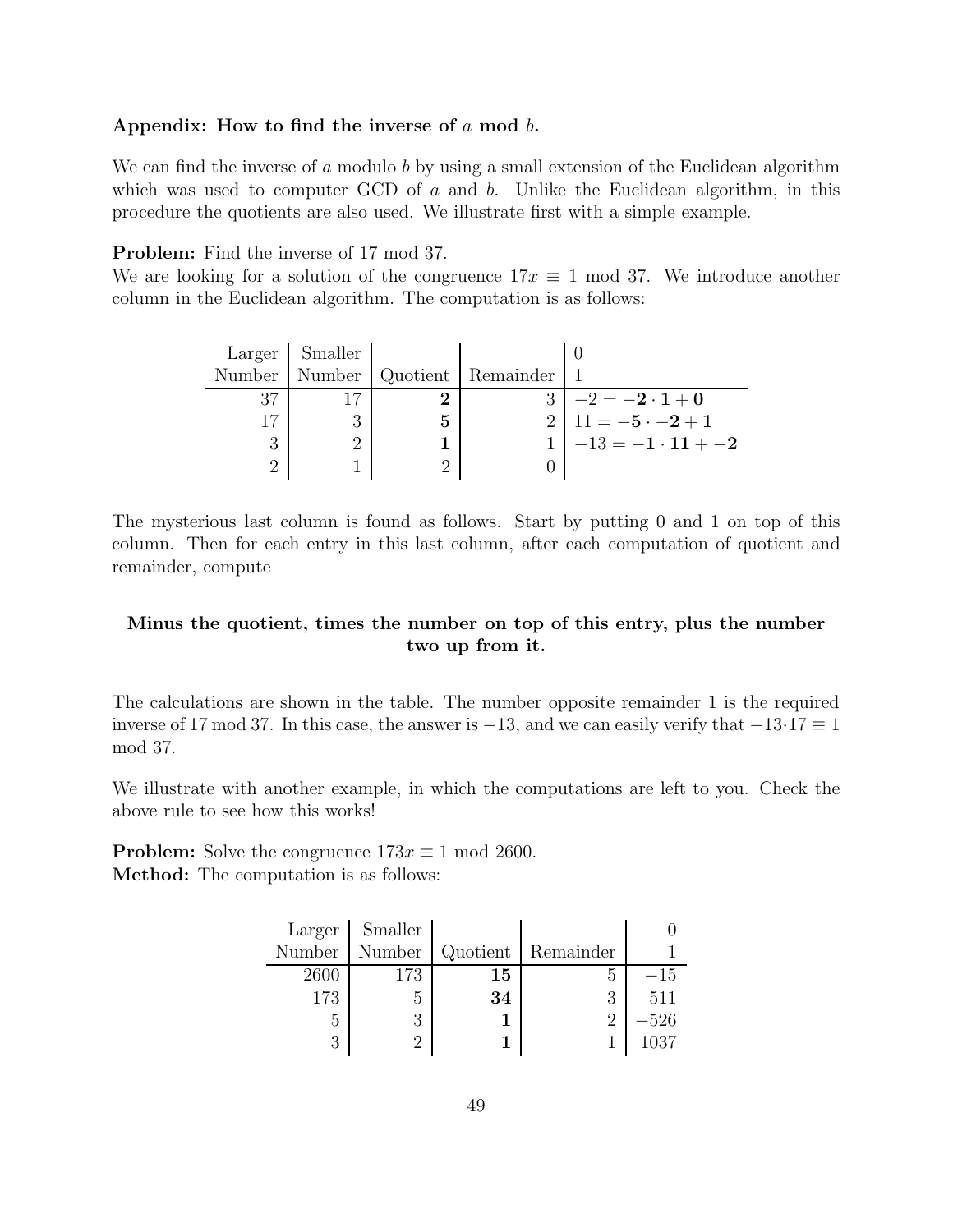The solution is  $x \equiv 1037 \mod 2600$ . For example, the number 511 in the last column, was obtained by multiplying  $-34$  (the negative of the quotient) by  $-15$  (the number above it) and adding 1 (the number above that.)

**Problem:** A message is coded using blocks of 2, and the affine substitution  $c \equiv 173p + 329$ mod 2600. What is the decoding formula? How do you decode the message 1202 554?

**Method:** To solve this congruence, simply multiply by the inverse of 173 mod 2600. We found this to be 1037 in the above problem. Multiplying, we get  $1037c \equiv 1037.173p+1037.329$ mod 2600. Since  $1037 \cdot 329 = 341173 \equiv 573$ , this congruence becomes  $1037c \equiv p + 573 \mod p$ 2600. Solving for p, we find  $p \equiv 1037c - 573 \mod 2600$  or  $p \equiv 1037c + 2027 \mod 2600$ .

To decode the message, we use the formula  $p \equiv 1037c + 2027 \mod 2600$  for  $c = 1202$  and for  $c = 554$ . The results are given in the following table:

|      |         |      | 1037 $c + 2027$   mod 2600   Block equivalent |
|------|---------|------|-----------------------------------------------|
| 1202 | 1248501 | 501  | F.A                                           |
| 554  | 576525  | 1925 | SV                                            |

The message is simply decoded as EASY.

These computations will also be done in the lab using the computer.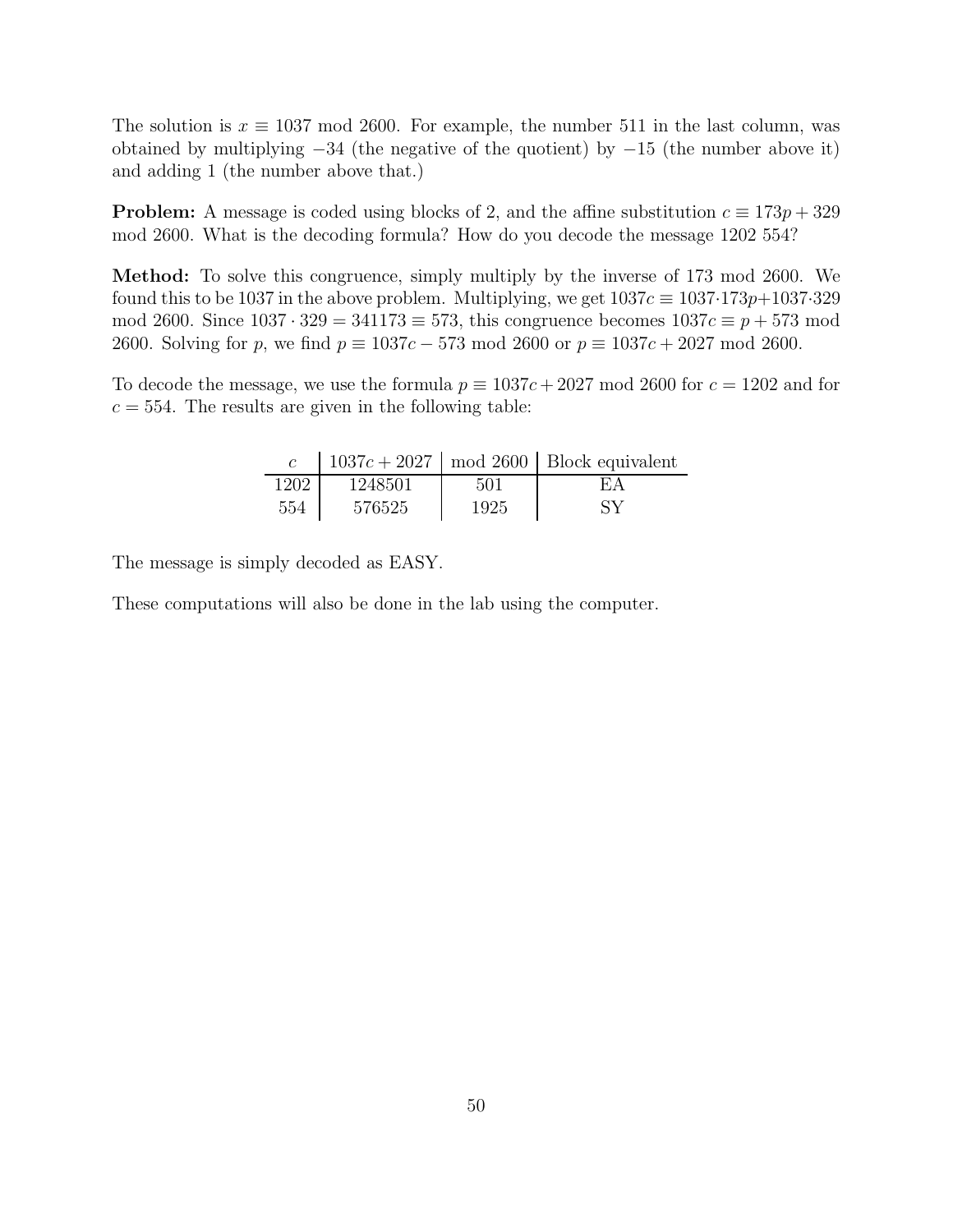#### **Table of Shift Substitutions**

ABCDEFGHIJKLMNOPQRSTUVWXYZ BCDEFGHIJKLMNOPQRSTUVWXYZA CDEFGHIJKLMNOPQRSTUVWXYZAB DEFGHIJKLMNOPQRSTUVWXYZABC EFGHIJKLMNOPQRSTUVWXYZABCD FGHIJKLMNOPQRSTUVWXYZABCDE GHIJKLMNOPQRSTUVWXYZABCDEF HIJKLMNOPQRSTUVWXYZABCDEFG IJKLMNOPQRSTUVWXYZABCDEFGH JKLMNOPQRSTUVWXYZABCDEFGHI KLMNOPQRSTUVWXYZABCDEFGHIJ LMNOPQRSTUVWXYZABCDEFGHIJK MNOPQRSTUVWXYZABCDEFGHIJKL NOPQRSTUVWXYZABCDEFGHIJKLM OPQRSTUVWXYZABCDEFGHIJKLMN PQRSTUVWXYZABCDEFGHIJKLMNO QRSTUVWXYZABCDEFGHIJKLMNOP RSTUVWXYZABCDEFGHIJKLMNOPQ STUVWXYZABCDEFGHIJKLMNOPQR TUVWXYZABCDEFGHIJKLMNOPQRS UVWXYZABCDEFGHIJKLMNOPQRST VWXYZABCDEFGHIJKLMNOPQRSTU WXYZABCDEFGHIJKLMNOPQRSTUV XYZABCDEFGHIJKLMNOPQRSTUVW YZABCDEFGHIJKLMNOPQRSTUVWX ZABCDEFGHIJKLMNOPQRSTUVWXY

To use the above table, treat the first row, starting with A as the plaintext row. Each of the other 25 rows is the ciphertext corresponding to the letter above it on the first row. For example, if (plaintext) C is coded as (ciphertext) R in a shift code, we look under the C in the first row until we find R. This is in row P, and this determines the shift code. We then use row A plaintext and row P as ciphertext, and this will allow quick coding and decoding.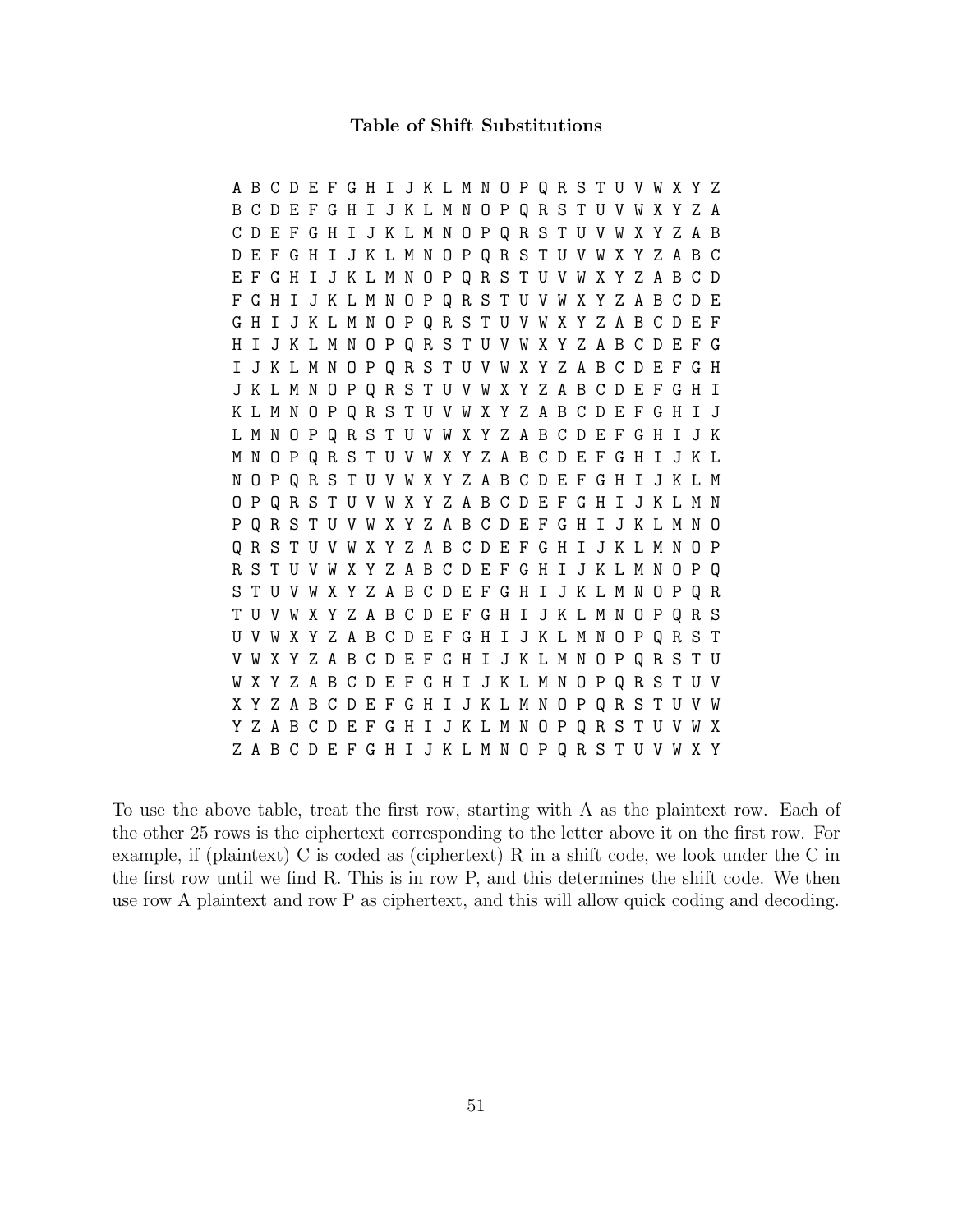## **Exercises on cryptography**

- 1. Using the shift code  $c \equiv p+4$ , encipher the message: LEAVE NOW.
- 2. Using the shift code  $c \equiv p + 18$ , encipher the message: CODING IS FUN.
- 3. Using the shift code  $c \equiv p 7$ , encipher the message: JUST DO IT.
- 4. Using the affine code  $c \equiv 3p + 7$ , encipher the message: DYLAN IS THE GREATEST.
- 5. Using the affine code  $c \equiv 5p 1$ , encipher the message: ARE WE HAVING FUN YET.

6. Using the affine code  $c \equiv -p + 7$ , encipher the message: MATH CLASSES ARE THE BEST.

7. Make a table listing plaintext letters A. . . Z, and corresponding ciphertext letters for the affine code  $c \equiv -p + 7$ . Describe the table in words.

8. The coded message AOPZP ZUAOHY KHAHS S was received. It is known that the code was a shift code with equation  $c = p + 7$ . Decode the message. Be sure to put in appropriate spaces.

9. The coded message MXOQCY IFUDT YDWIE CKSXJ YCUED JXYI was received. It is known that the code was a shift code with equation  $c = p - 10$ . Decode the message. Be sure to put in appropriate spaces.

10. For the affine code  $c = 3p+11$ , what is the ciphertext letter associated with the plaintext letter O? With the plaintext letter F?

11. For the affine code  $c = 3p+11$ , what is the plaintext letter associated with the ciphertext letter O? With the ciphertext letter F?

12. For the affine code  $c = 5p-7$ , what is the ciphertext letter associated with the plaintext letter O? With the plaintext letter F?

13. For the affine code  $c = 5p-7$ , what is the plaintext letter associated with the ciphertext letter O? With the ciphertext letter F?

14. The coded message IYBFB FVPII BQVIP MBTLF was received. It is known that the code was an affine code with equation  $c = 3p + 1$ . Decode the message. Be sure to put in appropriate spaces.

15. The coded message TNFZS SDFNS ZBSZW SOXJI YDVN was intercepted. It is known that the code was an affine code with equation  $c = 9p - 5$ . Decode the message. Be sure to put in appropriate spaces.